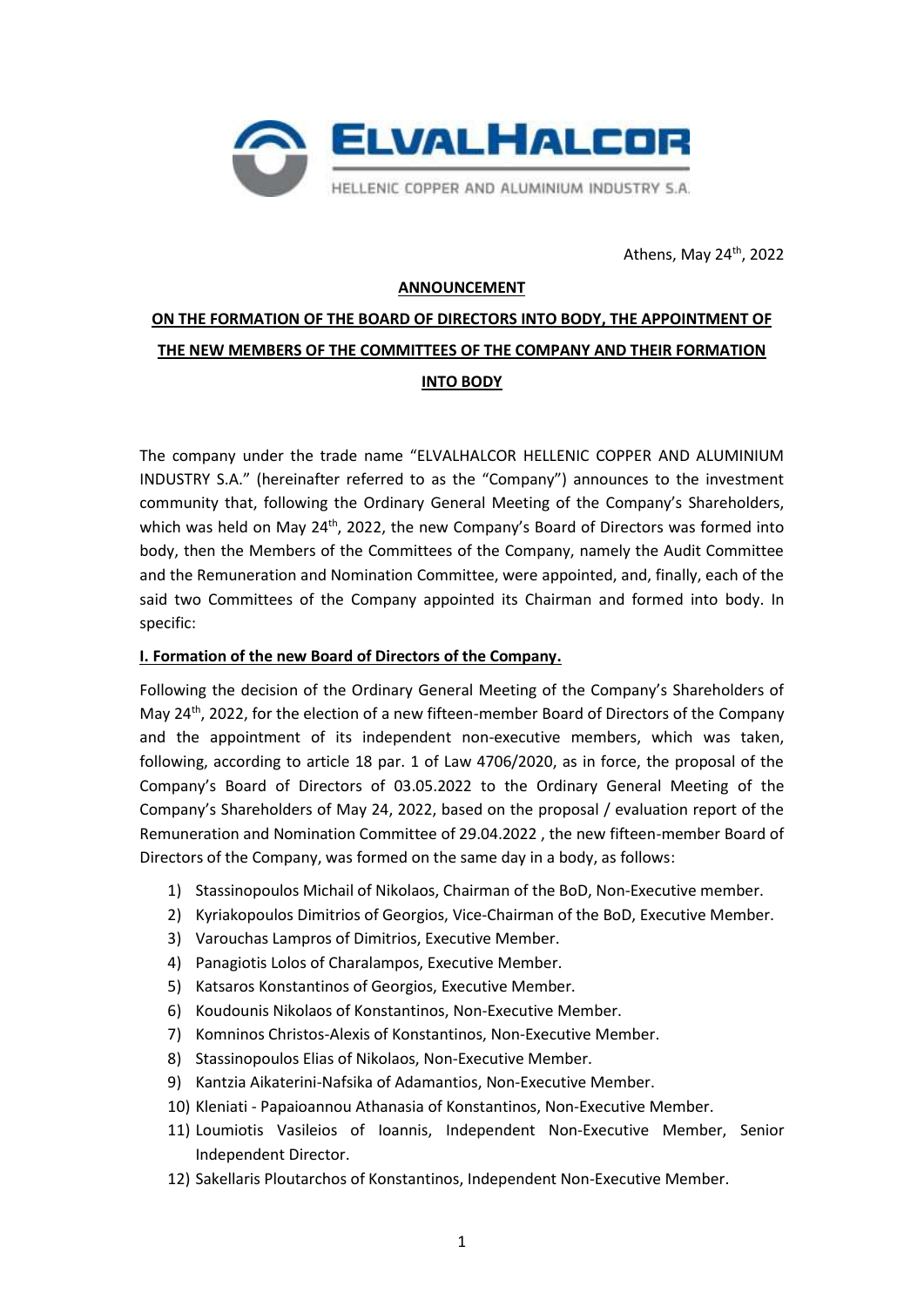- 13) Aikaterinari Ourania of Nikolaos Parmenion, Independent Non-Executive Member.
- 14) Sofis Thomas George of George, Independent Non-Executive Member.
- 15) Lakkotrypis Georgios of Antonios, Independent Non-Executive Member.

The above members of the Board of Directors of the Company meet the eligibility criteria, according to article 3 of law 4706/2020, as in force, and the approved Suitability Policy of the Company, the conditions of articles 3 and 5 of law 4706/2020 , as in force, on the adequate representation by gender and the total number of independent non-executive members of the Board of Directors of the Company, respectively, while there are no obstacles or incompatibilities in the person of the elected members of the Board of Directors of the Company regarding any relevant provisions of the legal framework of corporate governance, including the Code of Corporate Governance applied by the Company (Hellenic Code of Corporate Governance of the H.C.G.C. of June 2021), the Company's Rules of Operation and the approved Suitability Policy of the Company.

Also, in the person of each of the above appointed by the Ordinary General Meeting of Shareholders of the Company of May 24<sup>th</sup>, 2022, independent non-executive members of the Board of Directors of the Company, a) Vasileios Loumiotis of Ioannis, b) Thomas George Sofis of George, c) Plutarchos Sakellaris of Konstantinos, d) Ouranias Aikaterinari of Nikolaos Parmenion, and e) Georgios Lakkotrypis of Antonios, it was re-established by the Board of Directors that all the criteria of independence provided in the current legislation, i.e. in article 9 par. 1 and 2 of law 4706/2020, as in force, are met.

Also, the Board of Directors of the Company, taking into account the long professional audit experience of the independent non-executive member of the Board of Directors of the Company, Mr. Vassilios Loumiotis of Ioannis, his high scientific training and his teaching experience in the field of auditing and accounting and his managerial skills from his participation, as a member, in boards of directors of companies and from his tenure so far, as a member and Chairman, in committees of listed companies, including the Company, decided unanimously and appointed the independent non-executive member of the Board of Directors of the Company, Mr. Vassilios Loumiotis of Ioannis, as a Senior Independent Director, within the meaning of the relevant Special Practice of paragraphs 2.2.21 and 2.2.22 of the Corporate Governance Code applied by the Company (Hellenic Corporate Governance Code of the H.C.G.C. of June 2021) with the competencies provided in the above-mentioned provisions of the above Corporate Governance Code.

The term of office of the members of the new Board of Directors of the Company, according to article 11 para. 1 of the Company's Articles of Association, is annual, i.e. until 24.05.2023, which is extended, according to the provisions of article 85 para. 1 sec c) of Law 4548/2018, as in force, and article 11 para. 2 of the Company's Articles of Association, up to the lapse of the deadline, within which the Company's Shareholders Ordinary General Meeting is to be convened in 2023 and up to the taking of the relevant decision, and may not exceed two years.

## **ΙΙ. Appointment of the members of the new Audit Committee of the Company and the formation thereof into body.**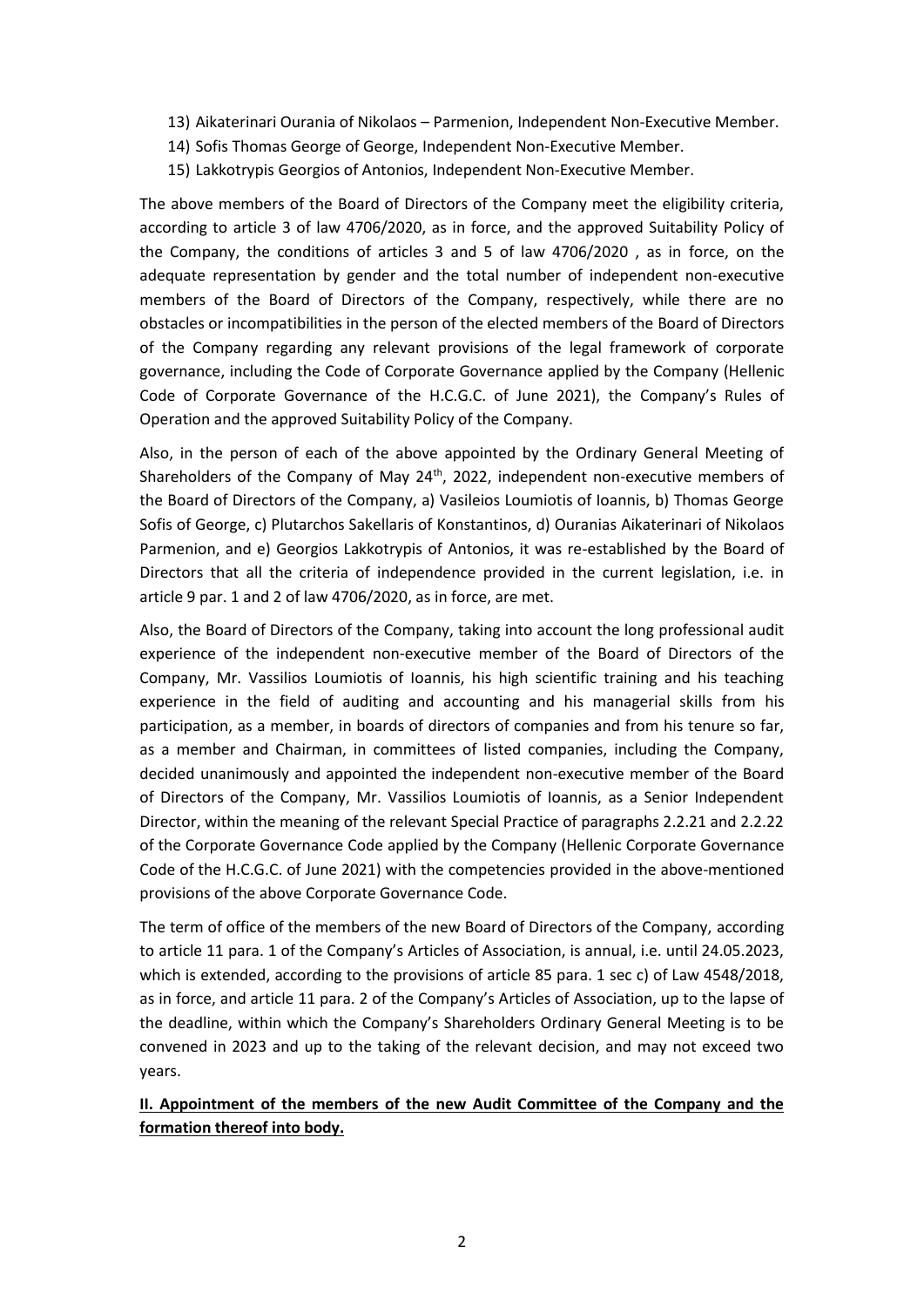**Α)** The Ordinary General Meeting of the Company's Shareholders of May 24th, 2022, reappointed, in accordance with the provisions of article 44 of Law 4449/2017, as in force, the Audit Committee of the Company, as a Committee of the Company's Board of Directors, consisting of three (3) members in total, of which two (2) independent non-executive members of the new Board of Directors of the Company, who must meet the criteria of independence provided in article 9 par. 1 and 2 of law 4706/2020, as in force, and one (1) non-executive member of the Board of Directors of the Company, with its term of office being equal to the term of office of the Board of Directors of the Company.

In addition, the Ordinary General Meeting of the Company's Shareholders of May 24<sup>th</sup>, 2022 decided the members of the Audit Committee to be appointed by the Board of Directors of the Company, after first determining the fulfillment of the criteria and eligibility conditions, in the person of each of the three (3) members in order for the Audit Committee to have a legal composition and for its members to meet the criteria of suitability and, where appropriate, independence, in accordance with article 44 par. 1 of law 4449/2017, as in force, article 10 of law 4706/2020, as in force, and article 9 par. 1 and 2 of law 4706/2020, as in force, respectively, and its Chairman, independent of the Company, within the meaning of article 9 par. 1 and 2 of law 4706/2020, as in force, to be appointed by its members during the formation of the Audit Committee into body, in accordance with article 44 par. 1 (e) of law 4449/2017, as in force.

The Board of Directors of the Company, during its meeting of May  $24<sup>th</sup>$ , 2022, after its formation into body and the designation of its members, as Executive and Non-Executive, according to the above (under item **I**), in accordance with the above decisions of the Ordinary General Meeting of the Company's Shareholders of May 24<sup>th</sup>, 2022, appointed as members of the Company's Audit Committee the independent non-executive members of the Company's Board of Directors, Messrs. Vasileios Loumiotis of Ioannis and Plutarchos Sakellaris of Konstantinos, and the non-executive member of the Board of Directors of the Company, Mr. Nikolaos Koudounis of Konstantinos, after it was first ascertained that each of Messrs. Vassilios Loumiotis of Ioannis and Plutarchos Sakellaris of Konstantinos meets the criteria of independence, according to article 9 par. 1 and 2 of law 4706/2020, as in force, while for all members of the Audit Committee it was ascertained that they meet the requirements of article 44 of Law 4449/2017, as in force, and the criteria and conditions of suitability, in order for the Audit Committee of the Company to have a legal composition and its members to meet the criteria of suitability and, where appropriate, independence, according to article 44 par. 1 of Law 4449/2017, as in force, article 10 of law 4706/2020, as in force, and article 9 par. 1 and 2 of law 4706/2020, as in force.

Following the above, the Company's Audit Committee consists of the following:

**1)** Vasileios Loumiotis of Ioannis, Independent Non-Executive Member of the Board of Directors of the Company, Senior Independent Director,

**2)** Ploutarchos Sakellaris of Konstantinos, Independent Non-Executive Member of the Board of Directors of the Company, and

**3)** Nikolaos Koudounis of Konstantinos, Non-Executive Member of the Board of Directors of the Company.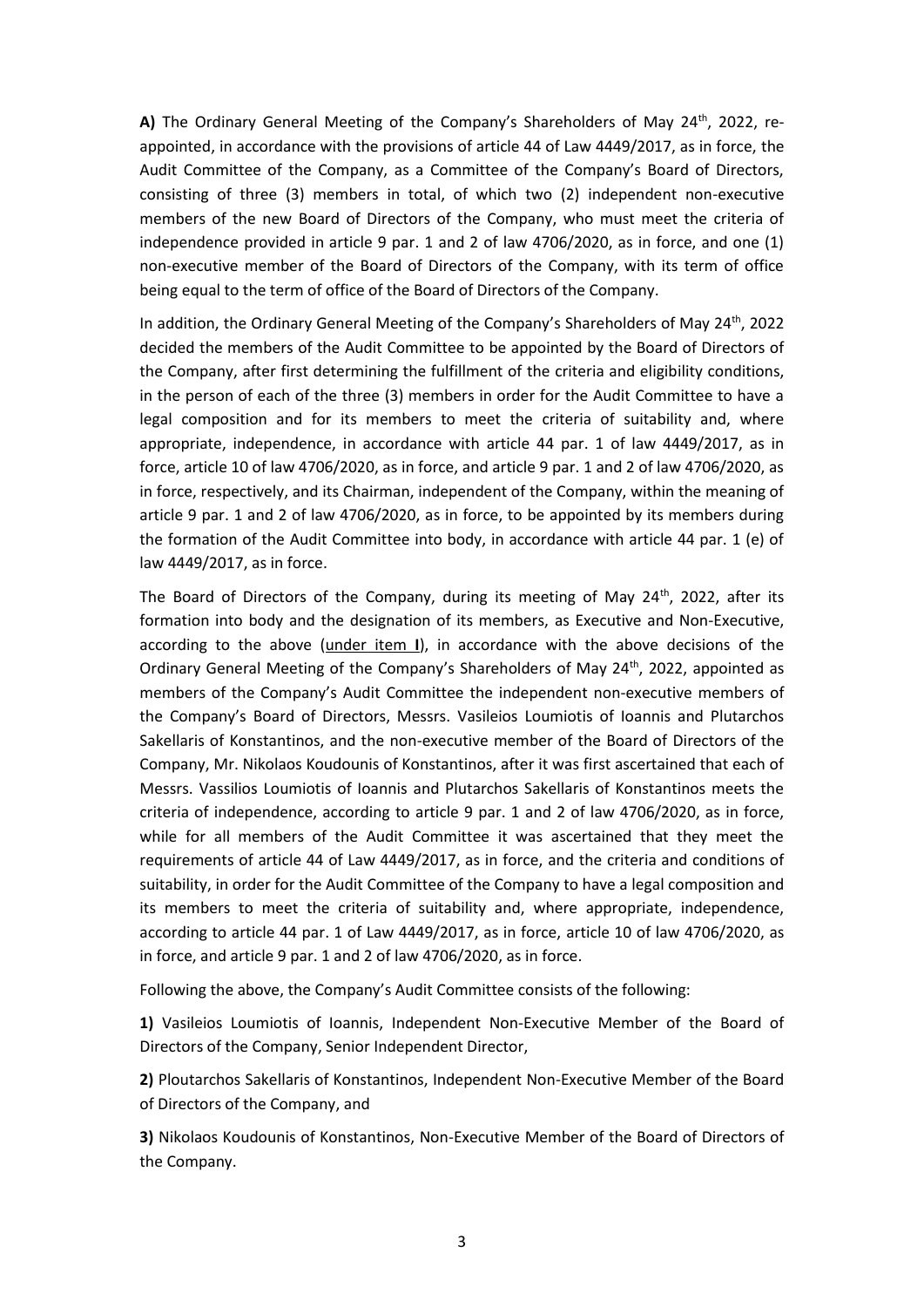The term of office of the Audit Committee will be equal to the term of office of the newly elected Board of Directors of the Company, the term of office of which, according to article 11 para. 1 of the Company's Articles of Association, is annual, i.e. until 24.05.2023, which is extended, according to the provisions of article 85 para. 1 sec c) of Law 4548/2018, as in force, and article 11 para. 2 of the Company's Articles of Association, up to the lapse of the deadline, within which the Company's Shareholders Ordinary General Meeting is to be convened in 2023 and up to the taking of the relevant decision, and may not exceed two years.

**B**) Subsequently, the members of the new Audit Committee of the Company, at its meeting, which took place on May  $24^{th}$ , 2022, in accordance with article 44 par. 1 (e) of law 4449/2017, as in force, after first ascertaining that Mr. Vassilios Loumiotis of Ioannis is independent of the Company (examined entity), within the meaning of article 9 par. 1 and 2 of law 4706/2020, as in force, appointed, as Chairman of the Company's Audit Committee, Mr. Vasileios Loumiotis of Ioannis and the Audit Committee of the Company was formed into body as follows:

**1)** Vasileios Loumiotis of Ioannis, Chairman of the Audit Committee, Independent Non-Executive Member of the Board of Directors of the Company, Senior Independent Director,

**2)** Ploutarchos Sakellaris of Konstantinos, Member of the Audit Committee, Independent Non-Executive Member of the Board of Directors of the Company,

**3)** Nikolaos Koudounis of Konstantinos, Member of the Audit Committee, Non-Executive Member of the Board of Directors of the Company.

Also, the members of the Audit Committee, during the same above meeting, taking into account, in accordance with article 44 par. (g) of Law 4449/2017, as in force, a provision on the mandatory presence of at least one Independent Non-Executive Member with sufficient knowledge and experience in accounting or auditing during the meeting of the Committee on the approval of the Financial Statements of the Company, decided that in these meetings Mr. Vasileios Loumiotis of Ioannis, Independent Non-Executive Member, Senior Independent Director of the Board of Directors of the Company, and Chairman of the Audit Committee, be mandatorily present, given that he meets all the criteria and conditions of article 44 of law 4449/2017, as in force, the independence criteria of article 9 par. 1 and 2 of law 4706/2020, as in force, and in addition, has proven sufficient knowledge and experience in accounting and auditing, knowledge related to international standards, according to protocol nr. 427/21.02.2022 document of the Hellenic Capital Market Commission "Questions and answers regarding the provisions of article 44 of law 4449/2017 for the Audit Committee (AC)" and in particular, according to item nr. 16 of such document of the Hellenic Capital Market Commission.

The members of the Audit Committee of the Company are able to exercise the competencies of the Audit Committee provided in par. 3 of article 44 of Law 4449/2017, as in force, and in the Rules of Operation of the Audit Committee adopted by the Company.

### **ΙΙΙ. Appointment of the members of the new Remuneration and Nomination Committee of the Company and formation thereof into body.**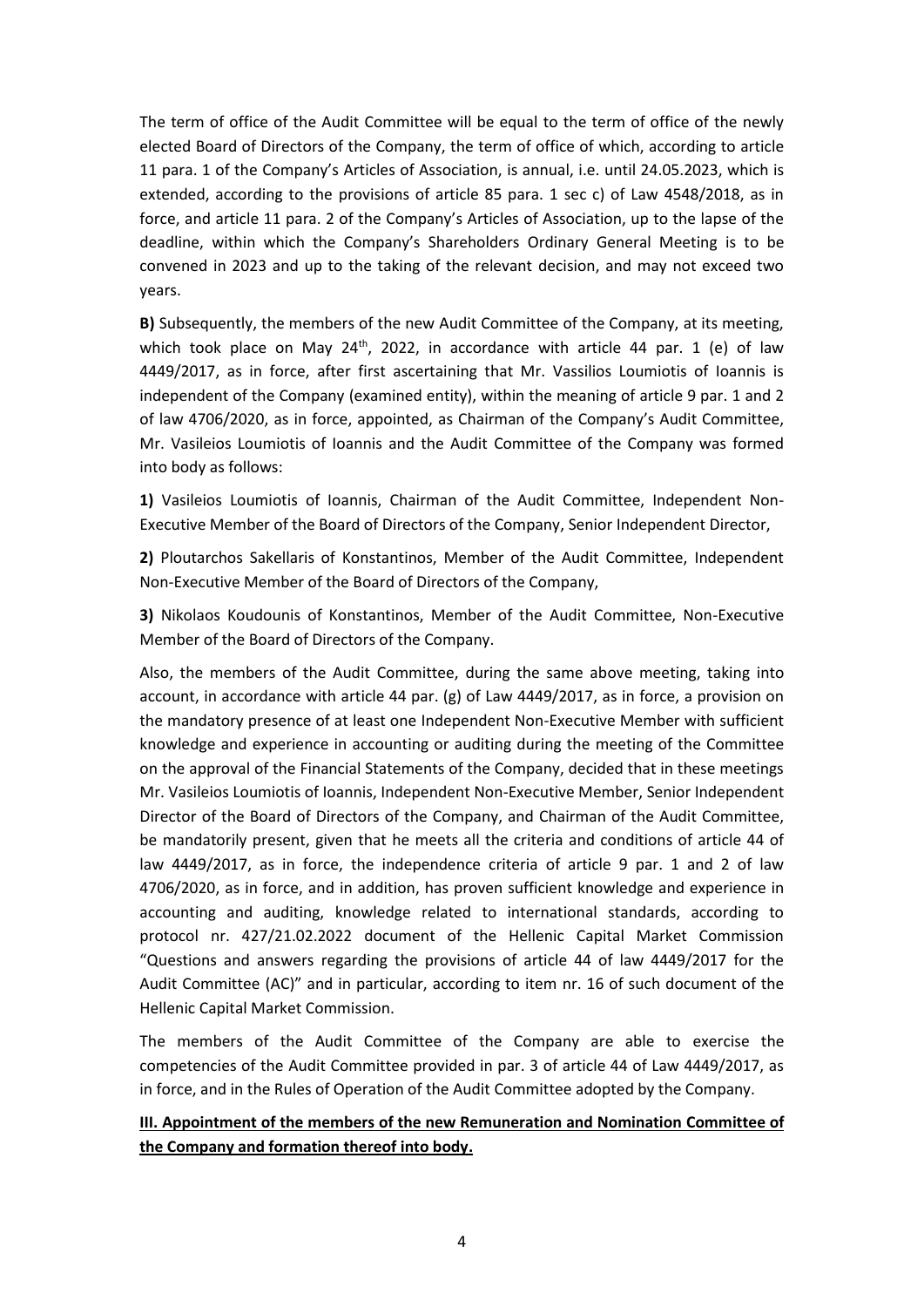**Α)** The new Board of Directors of the Company elected by the Ordinary General Meeting of Shareholders of the Company on May 24<sup>th</sup>, 2022, after its formation into body and the appointment of its members as Executive and Non-Executive, according to the above (under item I), at its meeting, on May 24<sup>th</sup>, 2022, appointed, in accordance with the existing provisions and the Rules of Operation of the Remuneration and Nomination Committee of the Company (hereinafter "R.N.C."), the members of the new three-member R.N.C., which is a Committee of the Board of Directors of the Company, consists of three (3) non-executive members of the Board of Directors of the Company, of which two (2) independent nonexecutive members of the Board of Directors of the Company, within the meaning of article 9 par. 1 and 2 of Law 4706/2020, as in force, and one (1) non-executive member of the Board of Directors of the Company, exercises from its formation, pursuant to the decision of 23.12.2019 of the Board of Directors of the Company the competencies provided in articles 11 and 12 of law 4706/2020, as in force, has a term of office which is equal to the term of office of the Board of Directors of the Company and its Chairman must, in accordance with article 10 par. 3 of law 4706/2020, as in force, be independent, within the meaning of article 9 par. 1 and 2 of Law 4706/2020, as in force, of the Company non-executive member of the Board of Directors of the Company.

Following the above, the Board of Directors of the Company, during its above meeting, appointed as members of the R.N.C. of the Company the independent non-executive members of the Board of Directors of the Company, Messrs. Ploutarchos Sakellaris of Konstantinos and Ourania Aikaterinari of Nikolaos – Parmenion, and the non-executive member of the Board of Directors of the Company, Mrs. Aikaterini-Nafsika Kantzia of Adamantios, after first examining and ascertaining the fulfillment of the eligibility conditions set by the existing provisions and the approved Suitability Policy of the Company in the person of each of the above three members of the Board of Directors of the Company, as well as the fulfillment of the independence criteria, according to article 9 par. 1 and 2 of law 4706/2020, as in force, in the persons of Messrs. Ploutarchos Sakellaris of Konstantinos and Ourania Aikaterinari of Nikolaos – Parmenion, in order for the R.N.C. to have a legal composition and its members to meet the criteria of suitability, in accordance with articles 10, 11 and 12 of law 4706/2020, as in force, and, where applicable, of independence, in accordance with article 9 par. 1 and 2 of Law 4706/2020, as in force.

Following the above, the Remuneration and Nomination Committee of the Company conists of the following:

**1.** Ploutarchos Sakellaris of Konstantinos, Independent Non-Executive Member of the Board of Directors of the Company,

**2.** Ourania Aikaterinari of Nikolaos – Parmenion, Independent Non-Executive Member of the Board of Directors of the Company, and

**3.** Aikaterini-Nafsika Kantzia of Adamantios, Non-Executive Member of the Board of Directors of the Company.

Furthermore, it was decided that the Chairman of the R.N.C. of the Company, who must, according to article 10 par. 3 of law 4706/2020, as in force, be an independent, within the meaning of article 9 par. 1 and 2 of law 4706/2020, as in force, of the Company, non